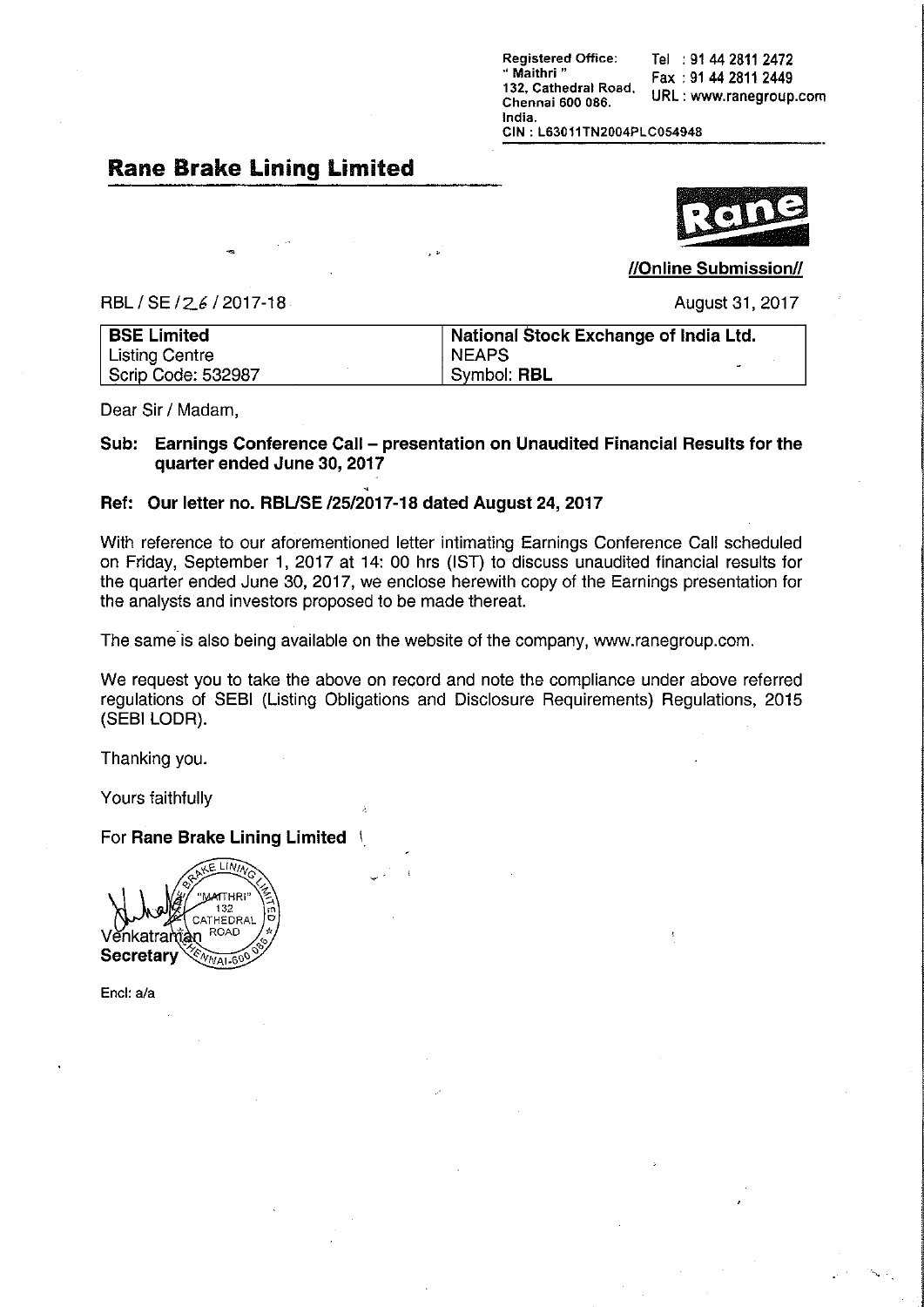

# **Rane Group**

Earnings Presentation | Q1 FY18

S e p t e m b e r 2 0 1 7

www.ranegroup.com

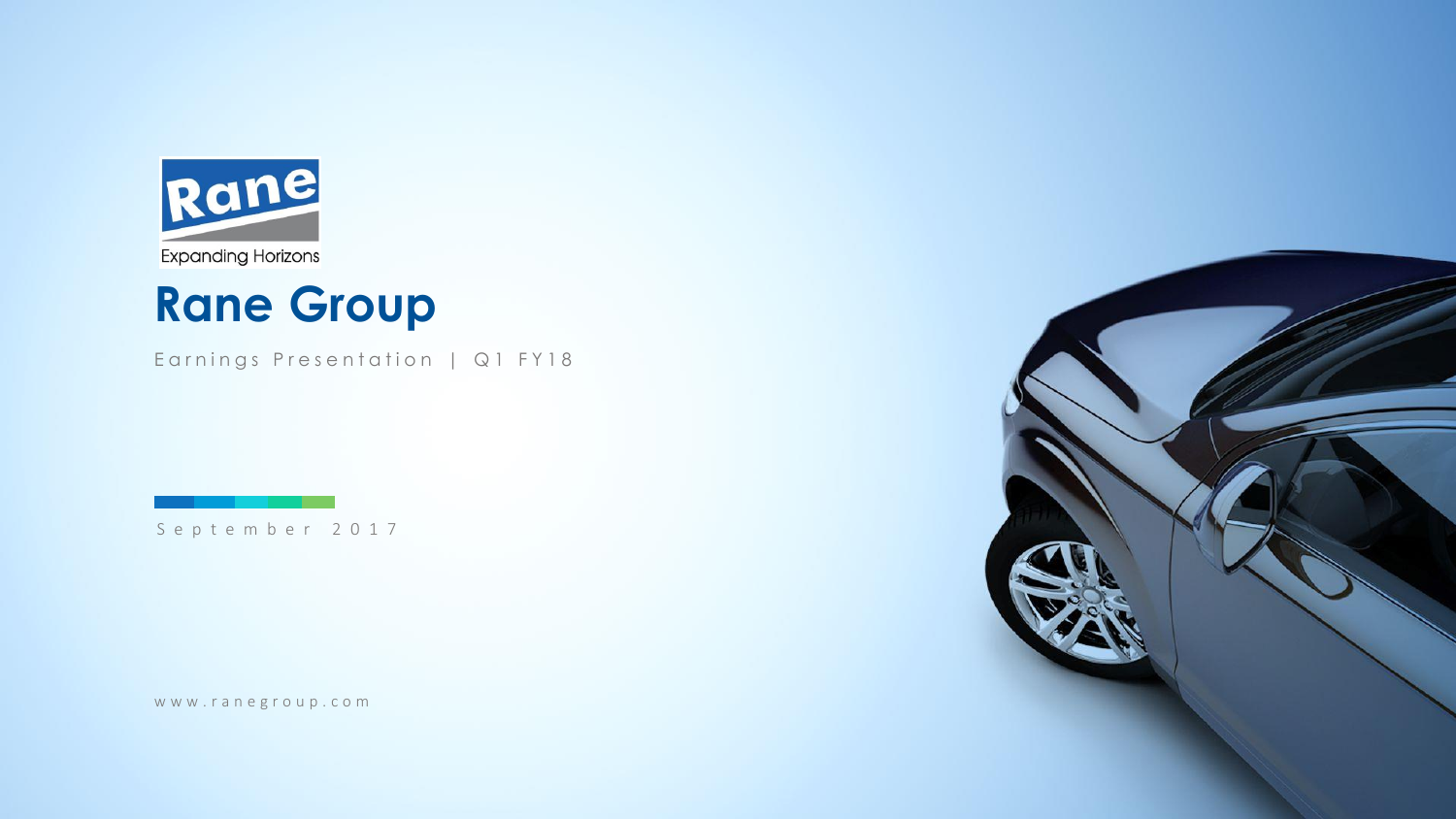

### › **Industry Performance Review – Q1 FY18**

**Outline**

- › Rane Group Performance Review Q1 FY18
- › Group Companies Performance Highlights Q1FY18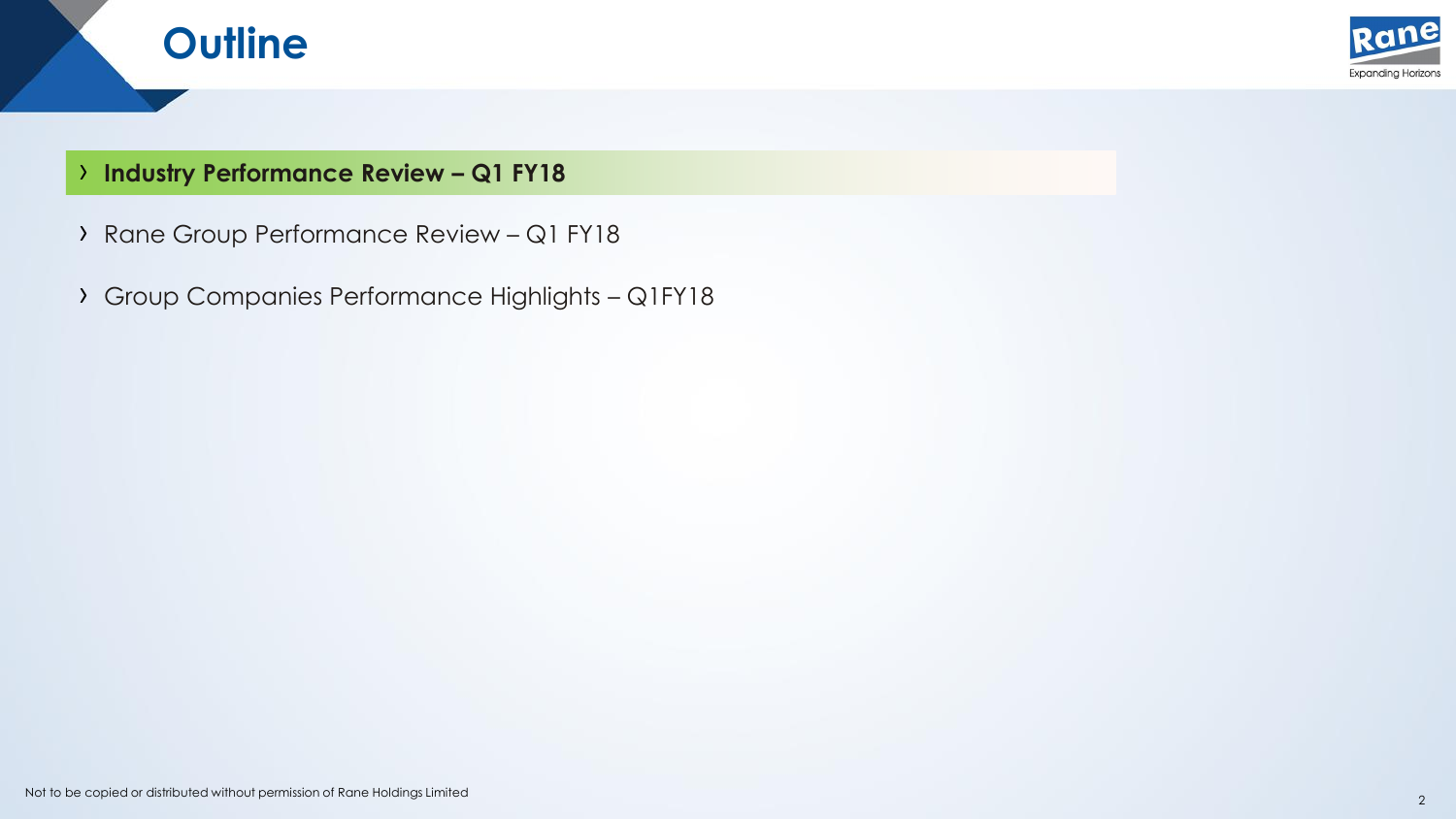# **Industry Performance Review (Q1 FY18)**



| <b>Vehicle Segment</b>                        | <b>Production YoY</b><br>Growth <sup>#</sup> in $%$ | <b>Rane Group Sales Growth</b><br>$Q$ -o-Q in $%$ (India OEM) | <b>Rane Group Revenue</b><br>Split * (India OEM) |
|-----------------------------------------------|-----------------------------------------------------|---------------------------------------------------------------|--------------------------------------------------|
| <b>Passenger Cars (PC)</b>                    | 8%                                                  | 32%                                                           | 45%                                              |
| <b>Utility Vehicles (MUV)</b>                 | 15%                                                 | 27%                                                           | 22%                                              |
| Vans (MPV)                                    | (6%)                                                | 33%                                                           | $1\%$                                            |
| <b>Small Commercial Vehicles (SCV)</b>        | $(6\%)$                                             | 17%                                                           | $2\%$                                            |
| <b>Light Commercial Vehicles (LCV)</b>        | $(0.1\%)$                                           | $4\%$                                                         | 7%                                               |
| Medium & Heavy Commercial Vehicles<br>(M&HCV) | (45%)                                               | (17%)                                                         | 12%                                              |
| <b>Farm Tractors (FT)</b>                     | 15%                                                 | 10%                                                           | $7\%$                                            |
| 2-Wheeler (2W)                                | $9\%$                                               | $(1\%)$                                                       | $3\%$                                            |

*\* Negligible presence in 3-wheeler. Other segments such as Stationary Engines, Rail & Defense contributes less than 1%* # *Source: SIAM* 

› Registered superior growth in passenger vehicle segment as we commenced supplies to certain new customer programs

- › Share of business improvement with key customers in CV segment helped beat sluggish demand and post better growth
- › In the Farm Tractors segment,
	- Growth of steering products is inline supported by commencement of new order for power steering application
	- Production shortfall of valve train products resulted in drop in sales

› Performance in 2-Wheeler segment was subdued due to higher growth in unserved models and delivery bottleneck on served models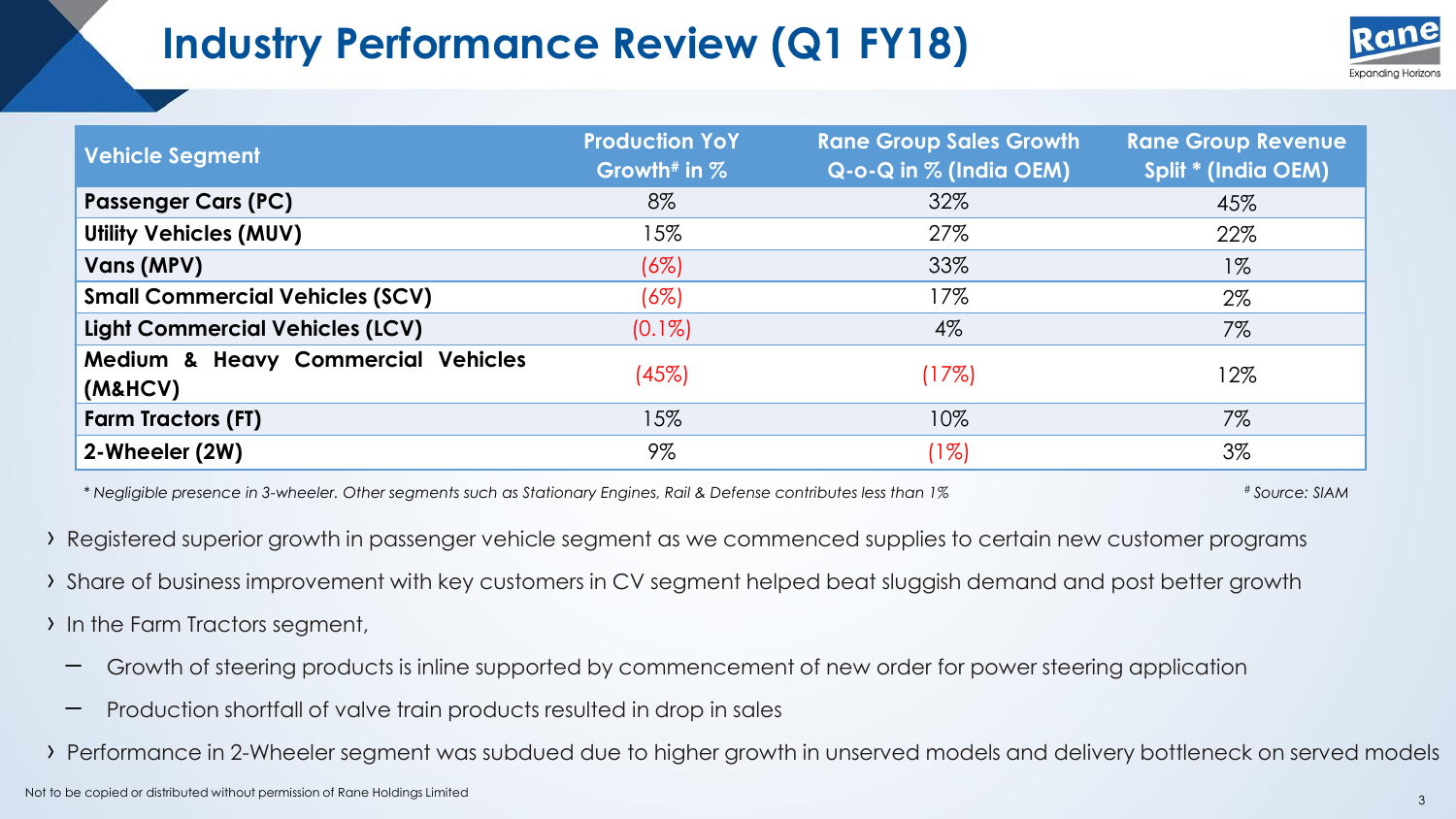



- › Industry Performance Review Q1 FY18
- › **Rane Group Performance Review – Q1 FY18**
- › Group Companies Performance Highlights Q1 FY18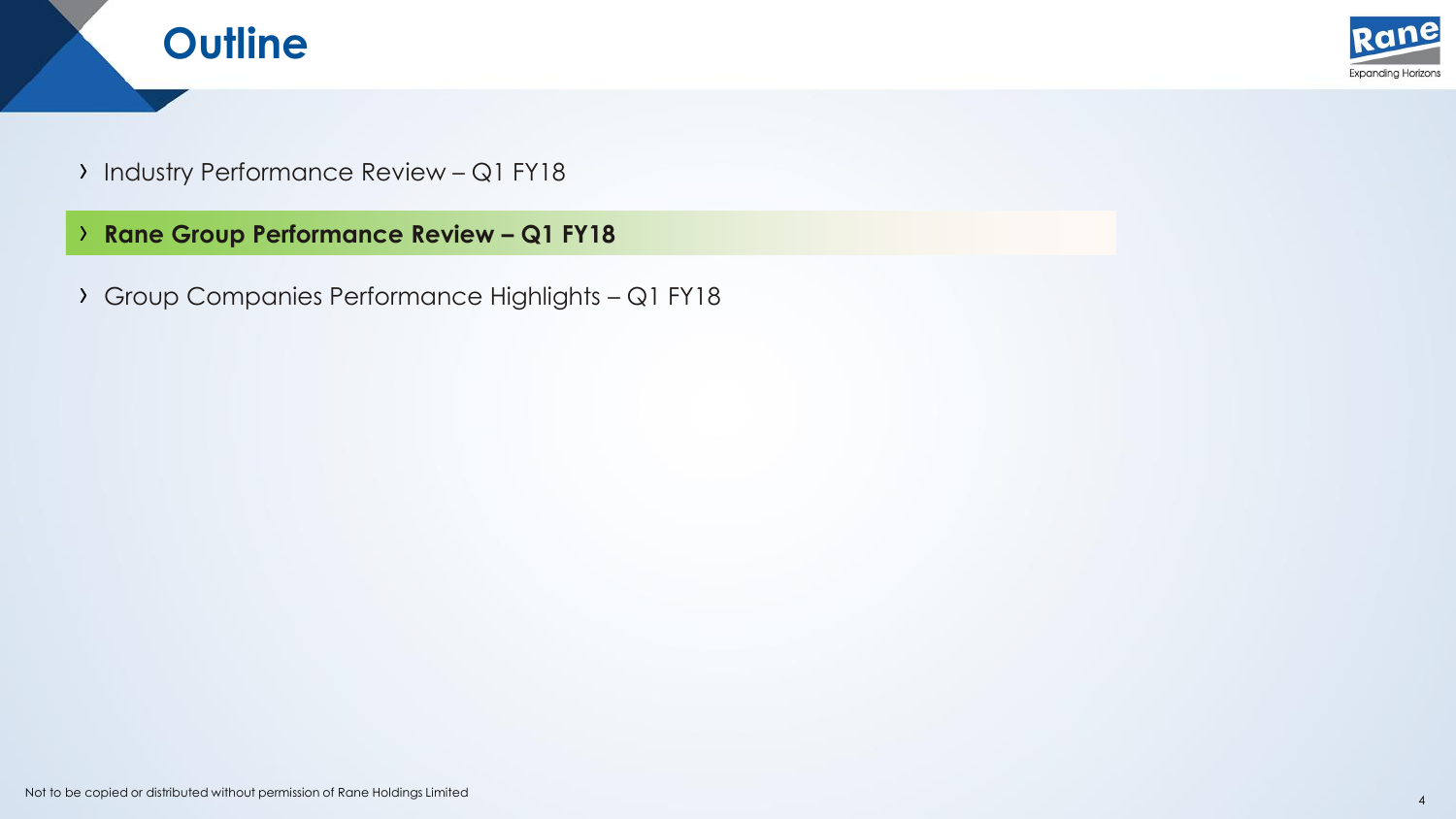# **Group Aggregate Performance Review**





#### › **Net Sales increased by 11.8% to Rs 1,008.0 Cr in Q1 FY18 from Rs 901.5 Cr in Q1 FY17**

- Revenues from Indian OE customers went up by 17% YoY supported by increased offtake and commencement of supplies to new passenger vehicle programs
- Revenues from international customers grew 20% YoY driven by new businesses for Occupant safety products
- Indian aftermarket business was affected as dealers reduced offtake in preparation for GST implementation
- › **EBITDA increased by 22.0% to Rs 112.8 Cr in Q1 FY18 from Rs 92.4 Cr in Q1 FY17**
	- Various cost control initiatives across group companies helped in improving the overall profitability
- › **PBT increased by 45.5% to Rs 53.2 Cr in Q1 FY18 from Rs 36.6 Cr in Q1 FY17**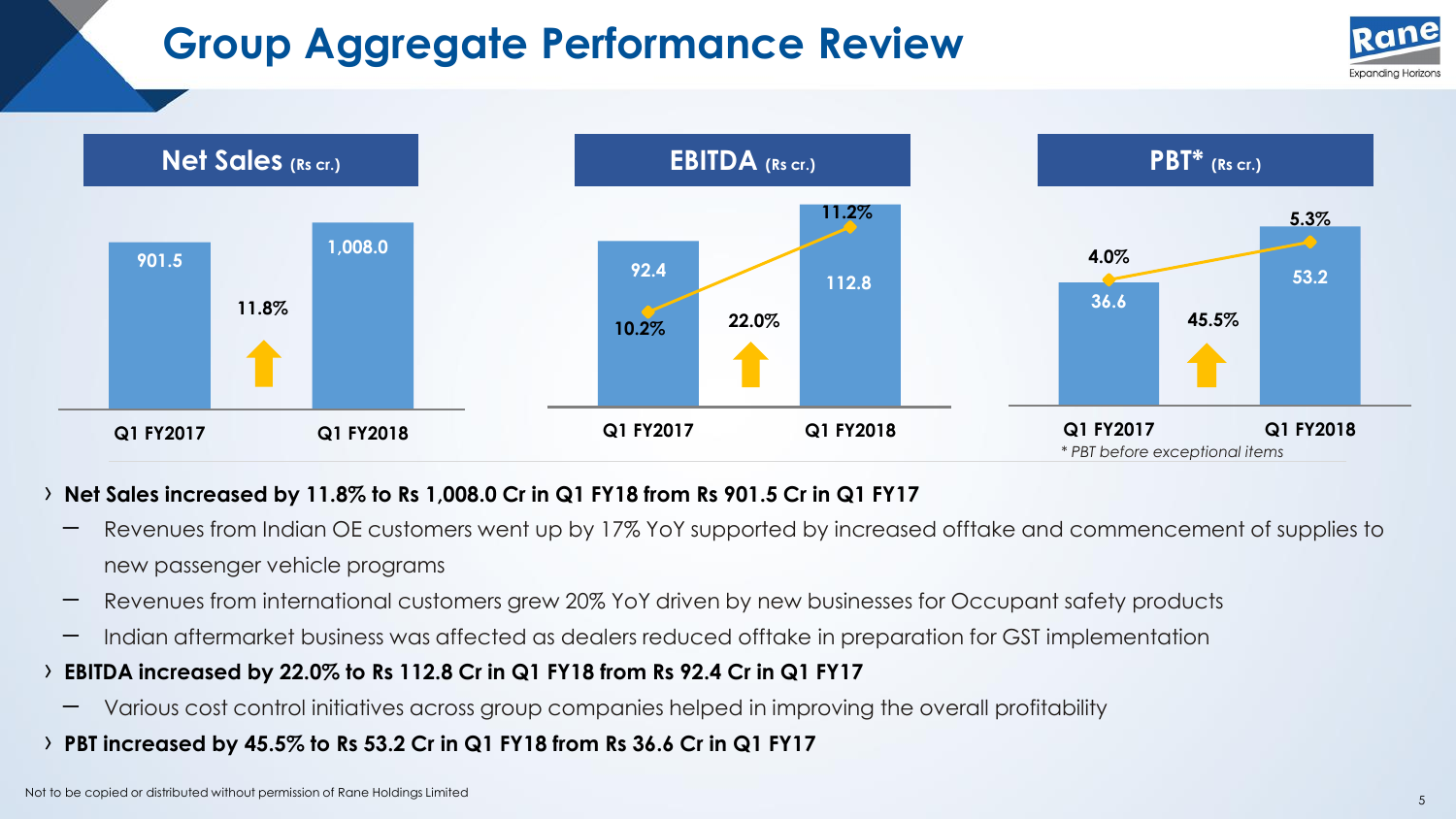### **RHL Consolidated Performance Review**





› **Net Sales declined marginally by 0.1% to Rs 489.2 Cr in Q1 FY18 from Rs 489.5 Cr in Q1 FY17**

› **EBITDA increased by 1.3% to Rs 52.0 Cr in Q1 FY18 from Rs 51.3 Cr in Q1 FY17**

› **PBT increased by 33.2% to Rs 36.3 Cr in Q1 FY18 from Rs 27.3 Cr in Q1 FY17**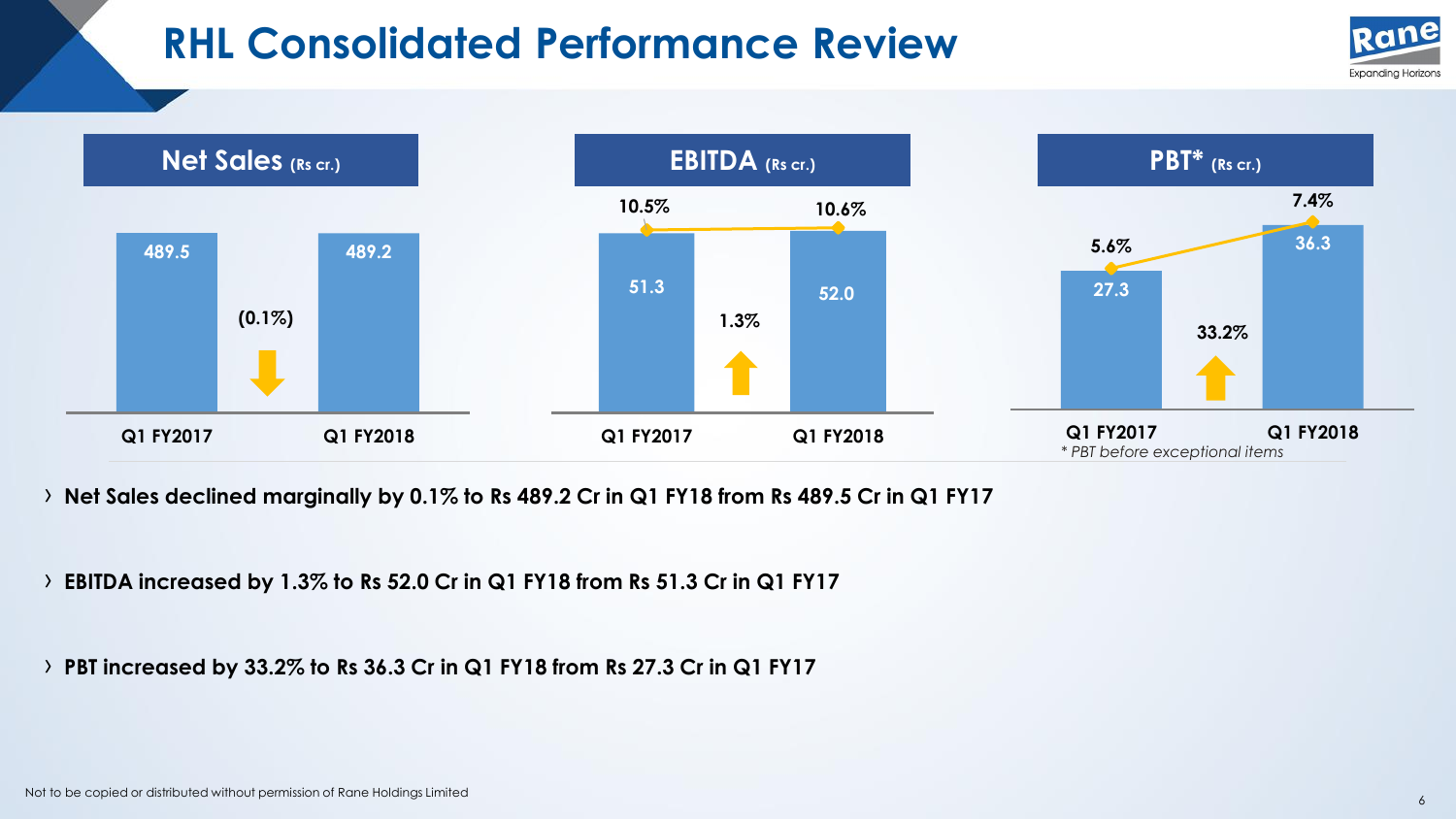



- › Industry Performance Review Q1 FY18
- › Rane Group Performance Review Q1 FY18

› **Group Companies Performance Highlights – Q1 FY18**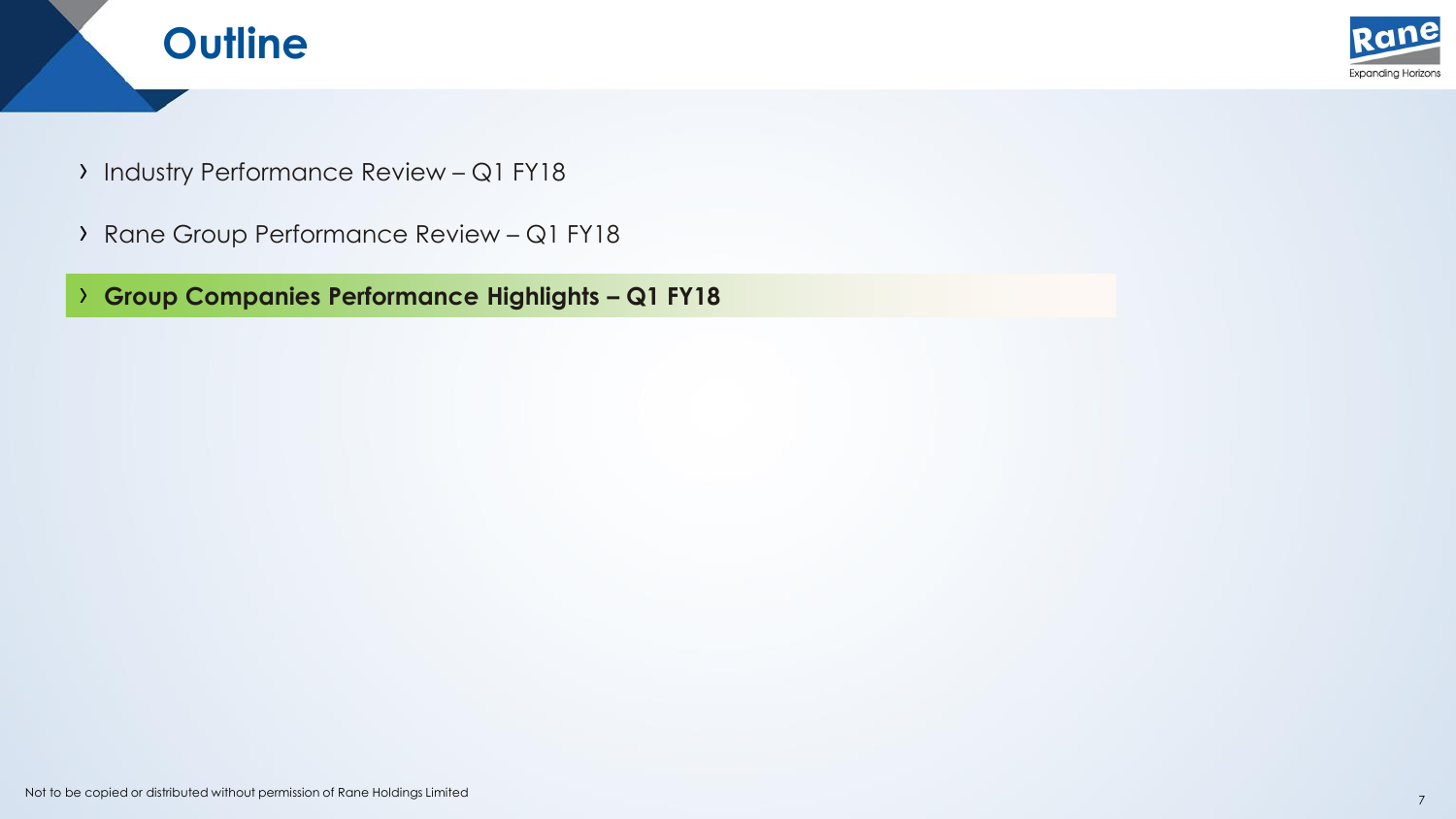

### **Rane (Madras) Ltd. (RML)**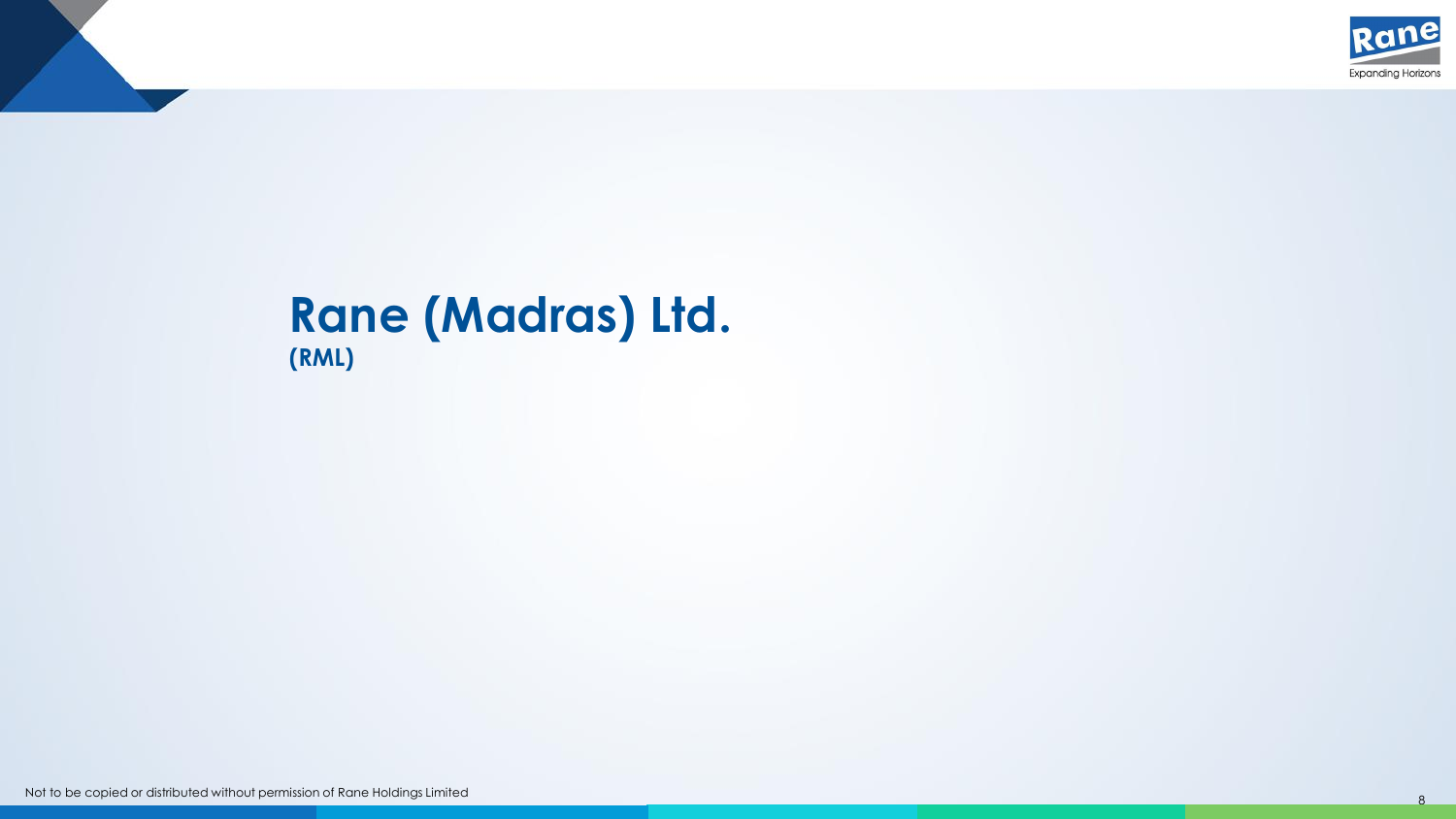# **RML – Standalone Operational Performance Review**





#### **Market Environment**

- › Strong demand from Passenger Car segment for the Steering Gear Products
- › Continued to experience good traction in Farm Tractor segment
- › Lower demand for Die-casting products from International customers
- › Lower demand from Indian Aftermarket business as dealers lowered stocking owing to GST implementation

#### **Operational Highlights**

- › Good traction and commencement of new orders for HSU. Capacity enhancement in progress to meet customer revised demand
- › Production of Rack & Pinion at Varanavasi Plant has been ramped up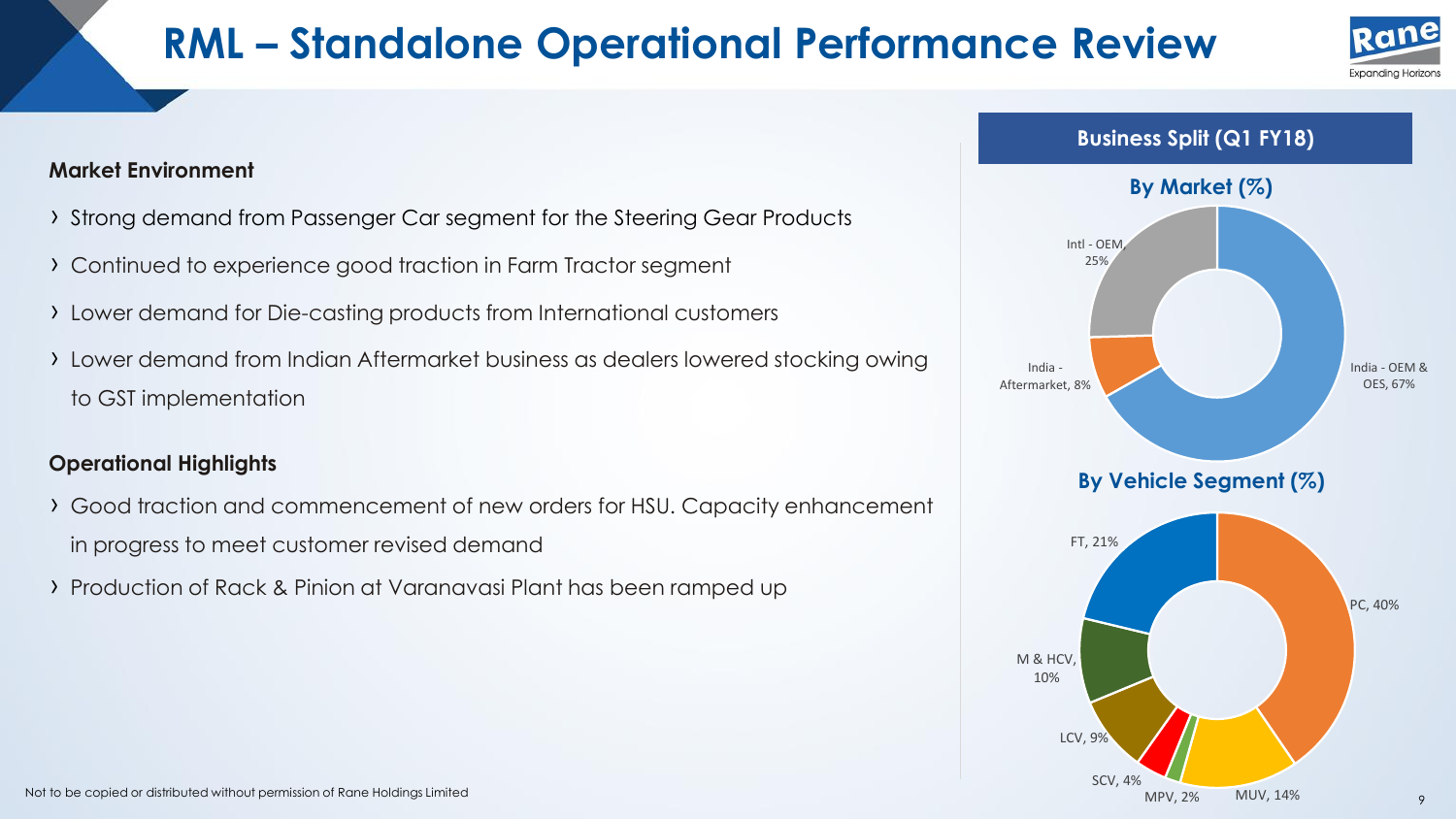# **RML – Standalone Financial Performance Review**





#### › **Net Sales increased by 10.8% to Rs 249.5 Cr in Q1 FY18 from Rs 225.2 Cr in Q1 FY17**

– Strong demand from Indian passenger car segment and commencement of supplies for new passenger car programs

### › **EBITDA increased by 6.0% to Rs 23.6 Cr in Q1 FY18 from Rs 22.3 Cr in Q1 FY17**

– EBITDA margins witnessed a slight drop on account of unfavorable product mix

### › **PBT declined by 33.0% to Rs 3.3 Cr in Q1 FY18 from Rs 4.9 Cr in Q1 FY17**

– Drop in PBT margin due to higher finance cost and depreciation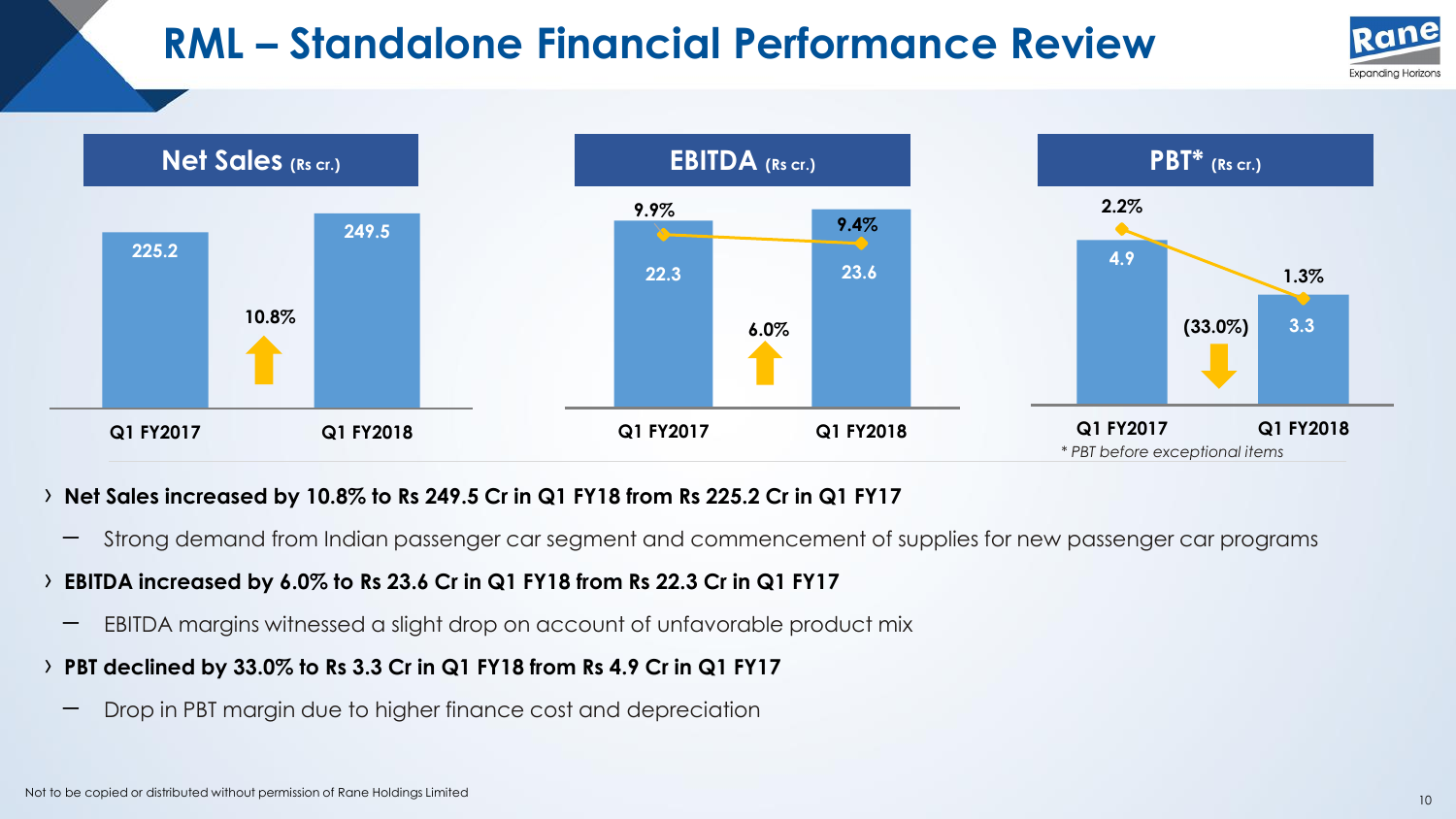

### **Rane Engine Valve Limited (REVL)**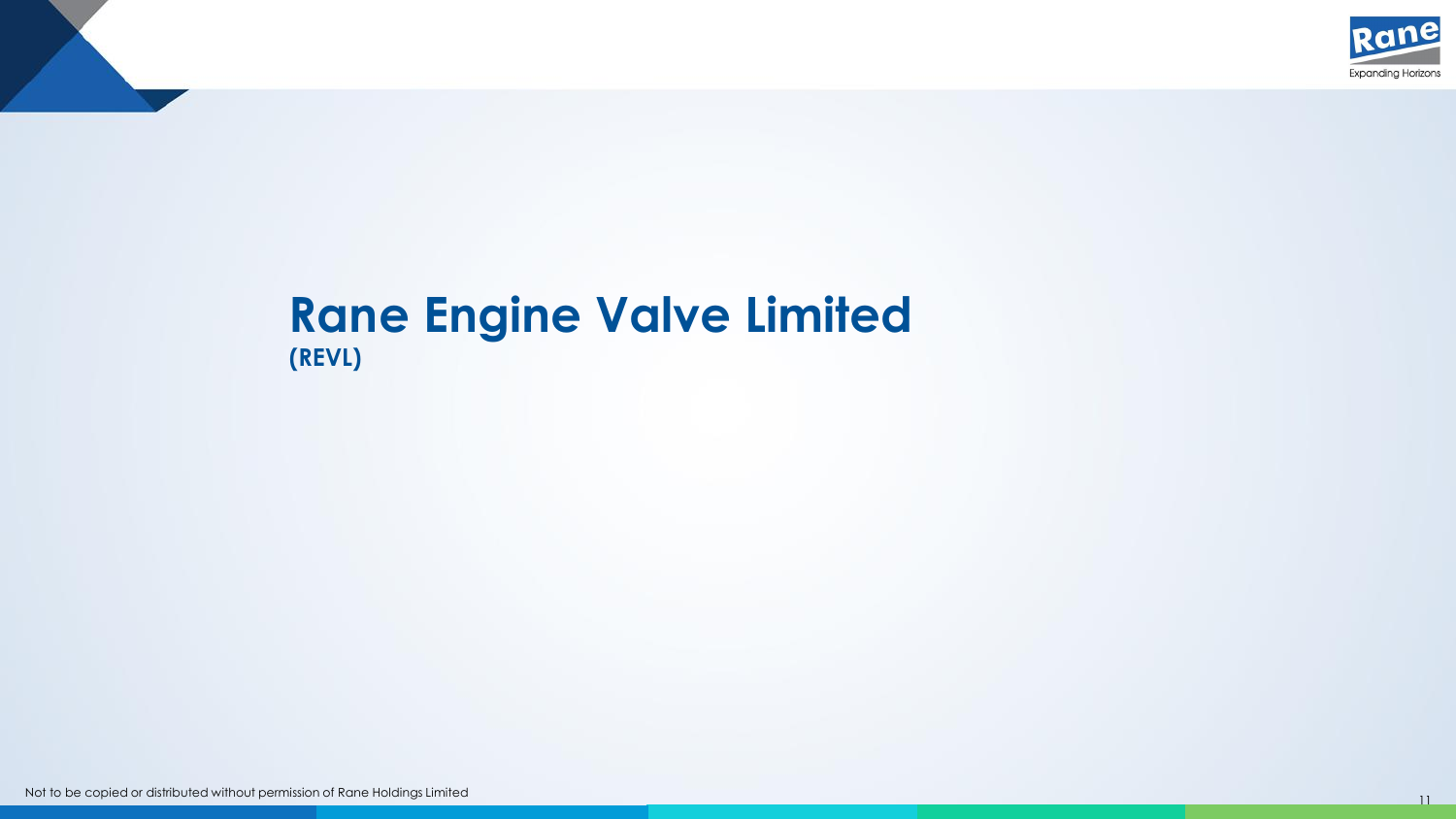# **REVL – Operational Performance Review**





- › Growth in Indian OE segment could not be capitalized as plants experienced delivery bottlenecks. Also, the served market growth was lower
- › GST implementation impacted Indian Aftermarket business
- › Lower offtake by International customers particularly for Extra Large Valves
- › Lower schedules on certain international aftermarket customers
- › Delay in securing certain defense contracts

#### **Operational Highlights**

- › Experienced delivery bottlenecks and higher operational cost
- › Experienced higher rejections in the new program launches
- › Executed cost reduction projects and achieved material cost savings



**Business Split (Q1 FY18)**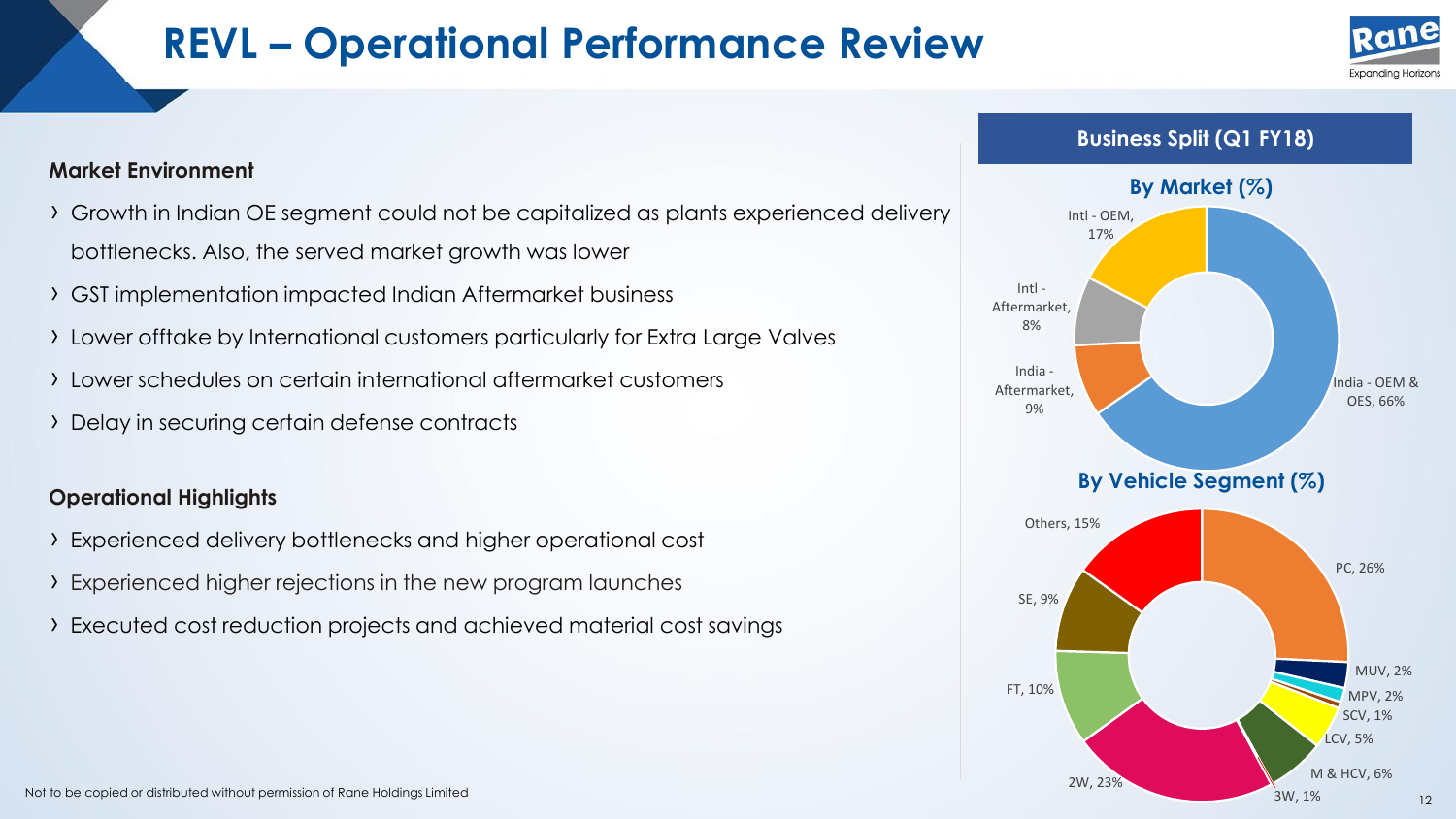# **REVL – Financial Performance Review**





#### › **Net Sales declined by 2.9% to Rs 88.6 Cr in Q1 FY18 from Rs 91.2 Cr in Q1 FY17**

– Lower offtake from Indian Aftermarket customers and International customers affected sales performance

### › **EBITDA declined by 29.0% to Rs 4.6 Cr in Q1 FY18 from Rs 6.5 Cr in Q1 FY17**

- Experienced higher operational cost as we were not able to meet the increased demand
- › **Loss before tax for Q1 FY18 was Rs 4.1 Cr as against loss of Rs 3.9 Cr in Q1 FY17**
	- Lower finance cost due to reduction in borrowings helped to minimize the loss for the current quarter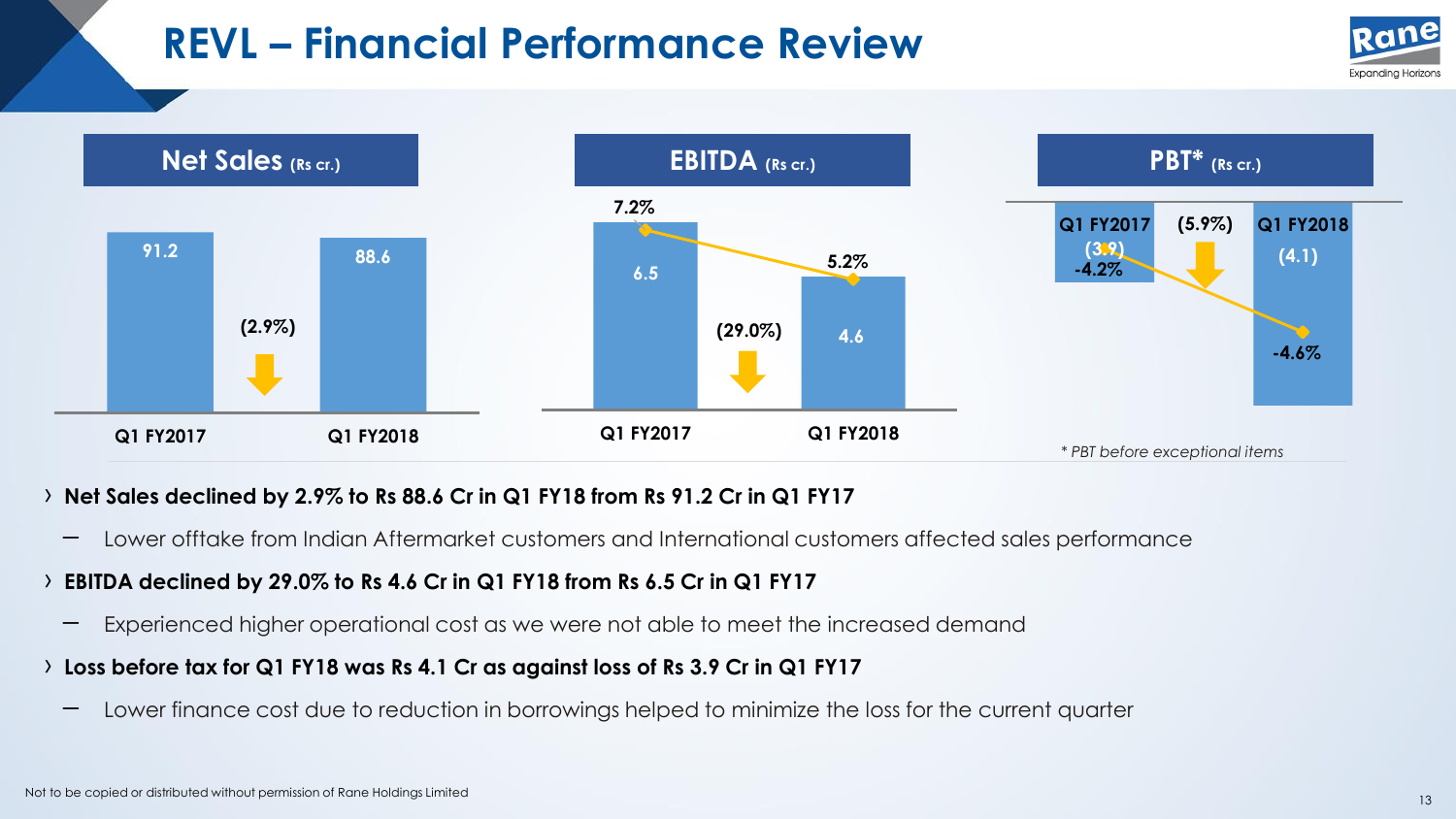

### **Rane Brake Lining Limited (RBL)**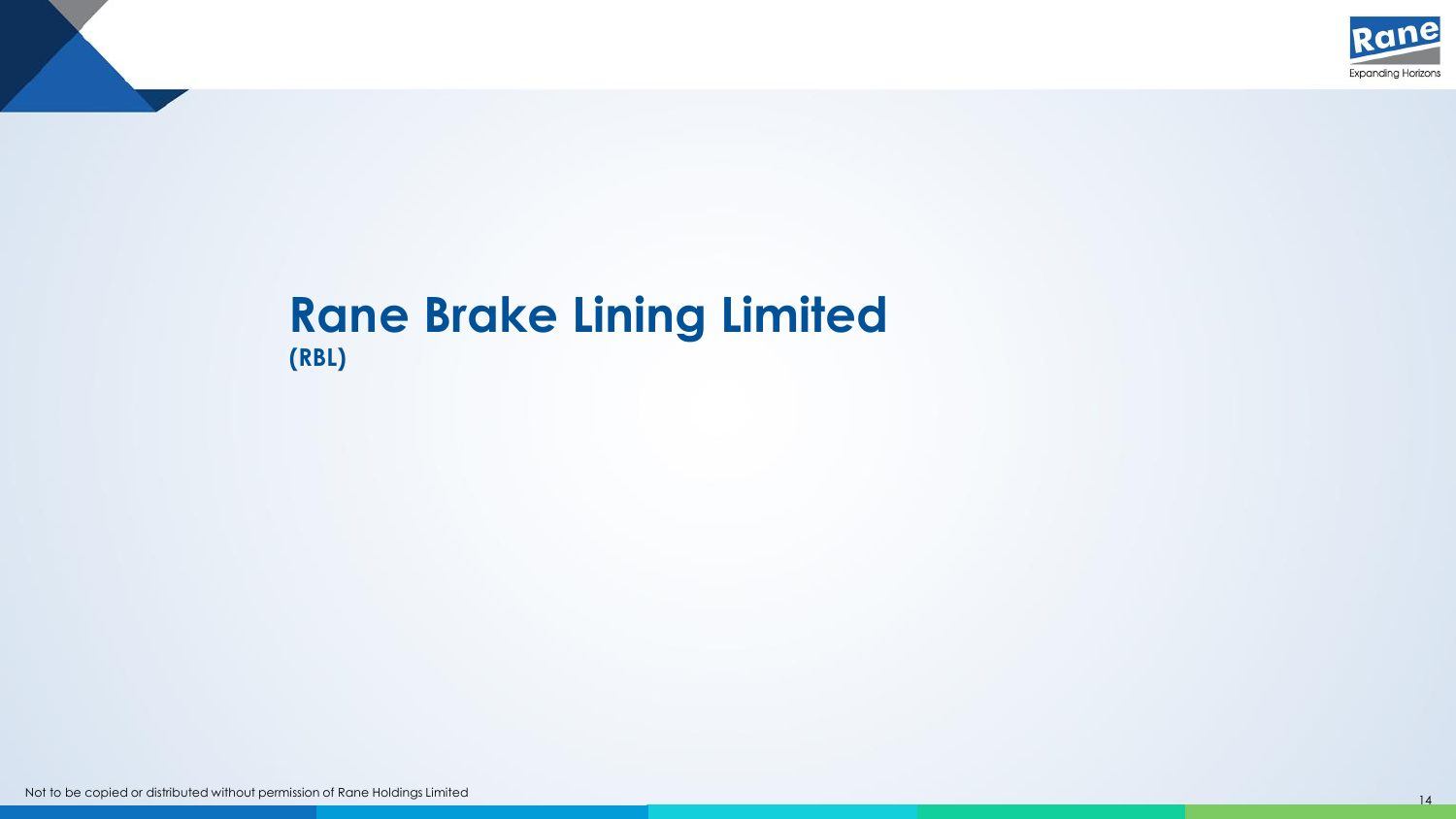# **RBL – Operational Performance Review**



#### **Business Split (Q1 FY18)**



#### **Market Environment**

- › Experienced strong demand from Indian OE customers particularly from passenger vehicle segment
- › Lower offtake from aftermarket segment owing to GST implementation
- › Demand drop and selective participation in rail tenders

### **Operational Highlights**

- › Certified as 'Great Workplace' by GPTW Institute, India
- › Stringent cost control initiatives helped to lower operational costs
- › Commenced Solar power generation from Captive Solar investment of 2MW and achieved output inline with the projections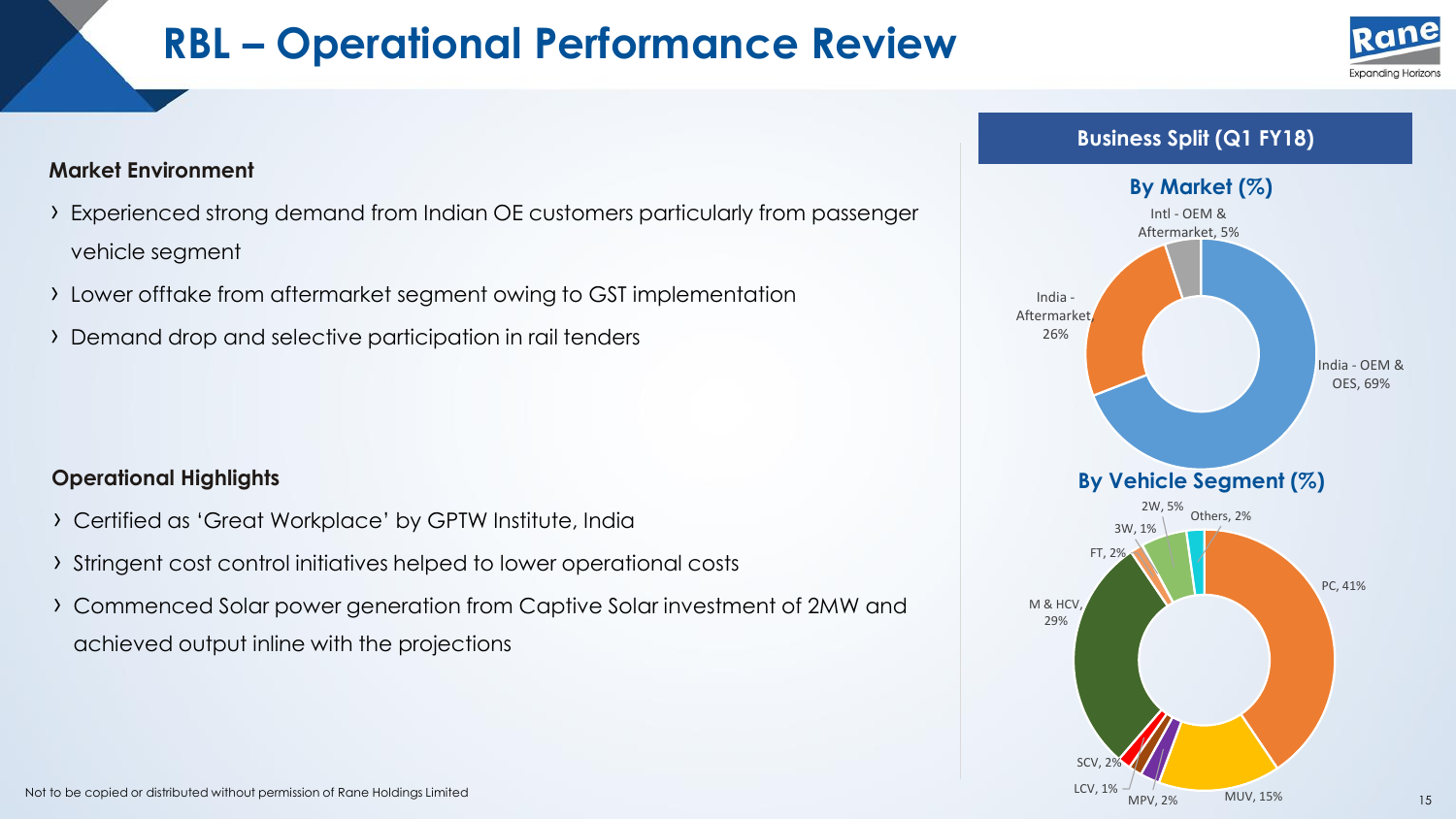# **RBL – Financial Performance Review**





#### › **Net Sales declined by 13.8% to Rs 100.5 Cr in Q1 FY18 from Rs 116.5 Cr in Q1 FY17**

– Lower offtake from Indian Aftermarket customers as dealers lowered stocking owing to GST implementation.

### › **EBITDA declined by 13.2% to Rs 16.0 Cr in Q1 FY18 from Rs 18.4 Cr in Q1 FY17**

– Favorable commodity, foreign exchange movement and higher cost savings realization supported in maintaining the EBITDA margins

### › **PBT declined by 19.2% to Rs 10.6 Cr in Q1 FY18 from Rs 13.1 Cr in Q1 FY17**

– Capitalization of assets has resulted in higher depreciation and lower PBT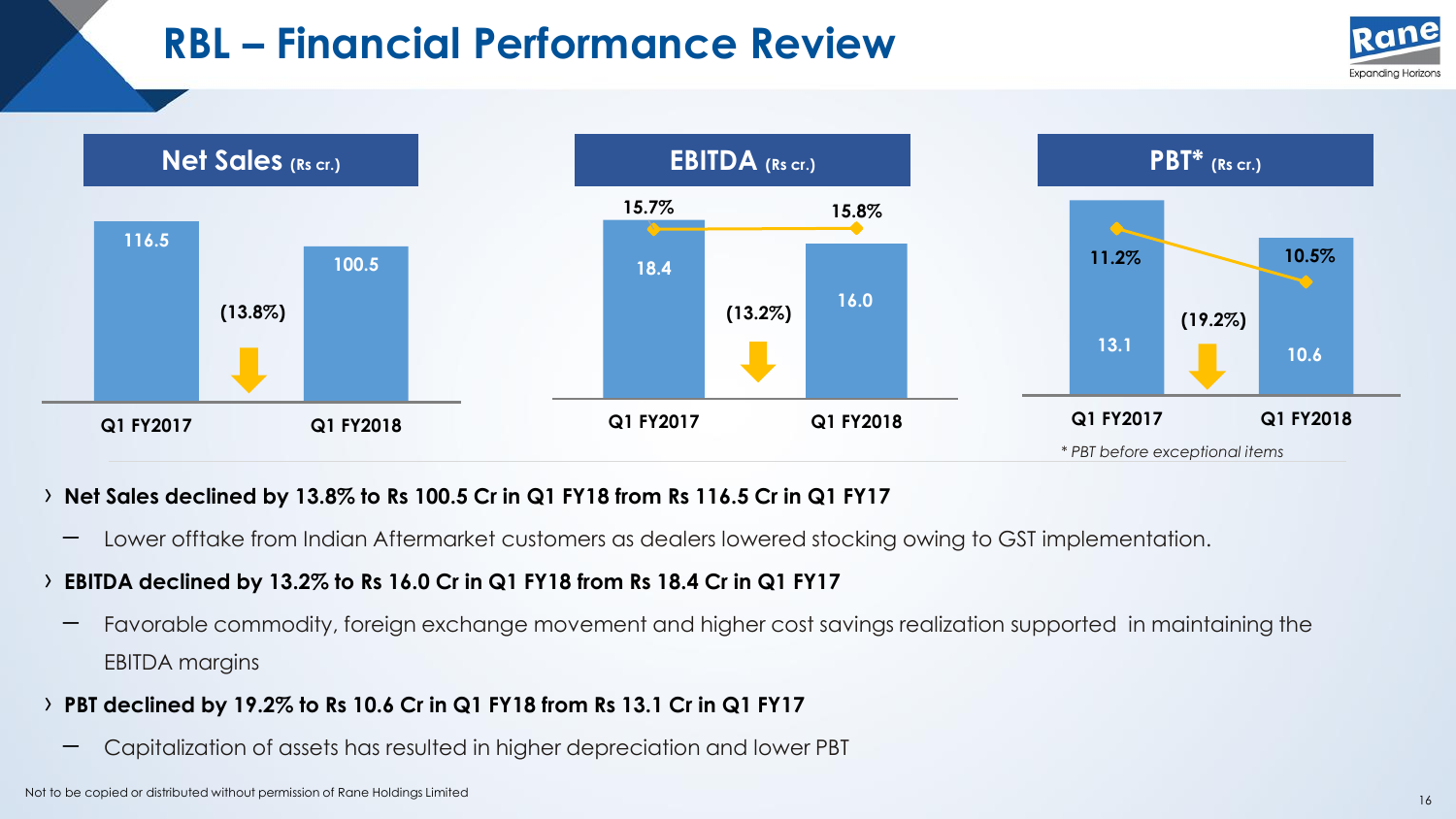

### **Rane TRW Steering Systems (RTSS)**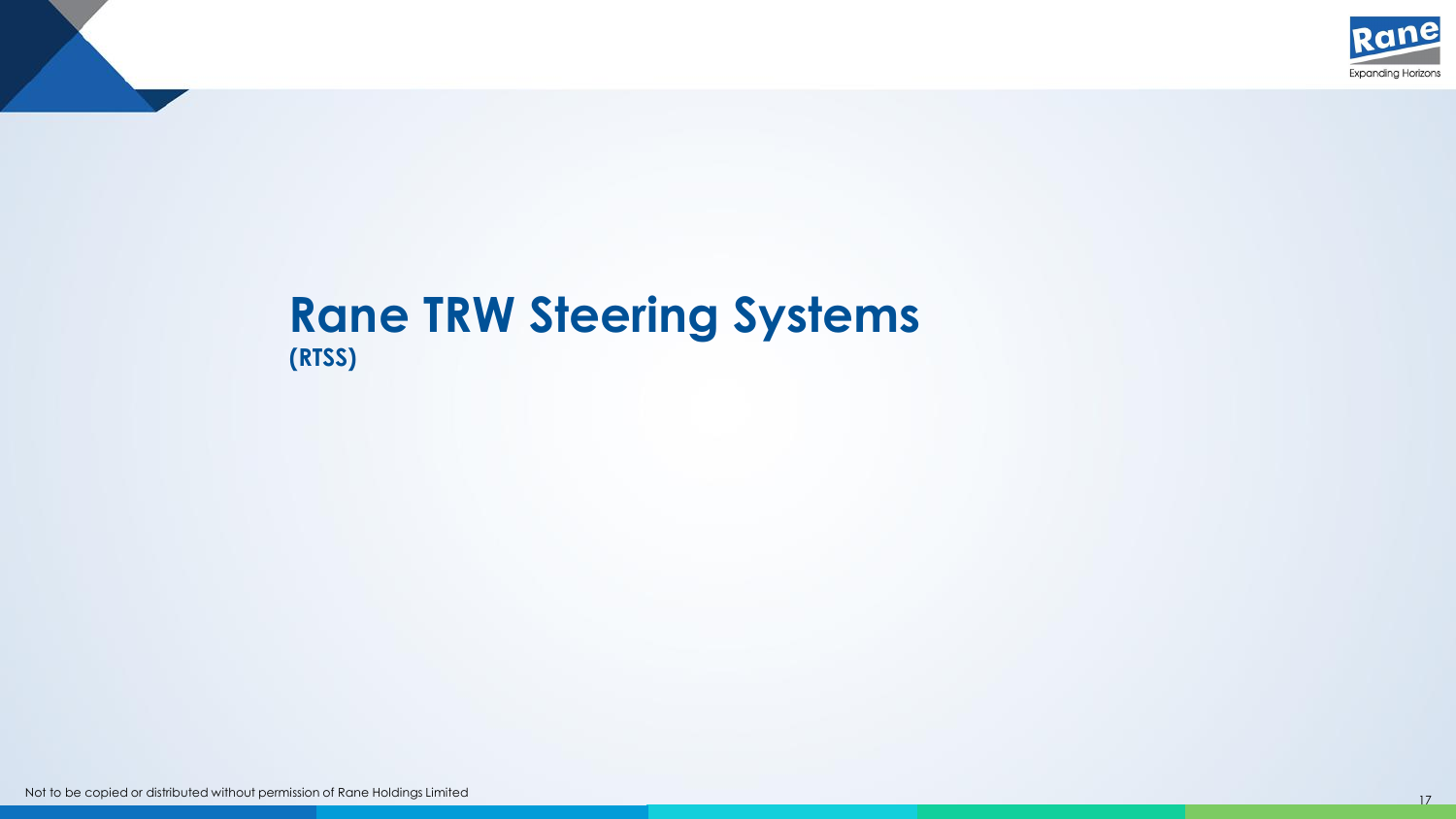# **RTSS – Operational Performance Review**





#### **Market Environment**

- › Occupant Safety Division: Robust demand for occupant safety products
- › Steering Gear Division
	- Higher demand from served market of utility vehicle segment
	- Migration to BS IV and BS III ban of M&HCV vehicles impacted the OEM's production plans

#### **Operational Highlights**

- › Increased share of business in LCV segment and with select customers in M&HCV segment for steering products
- › Successfully commissioned Side Airbag line and ramped up supplies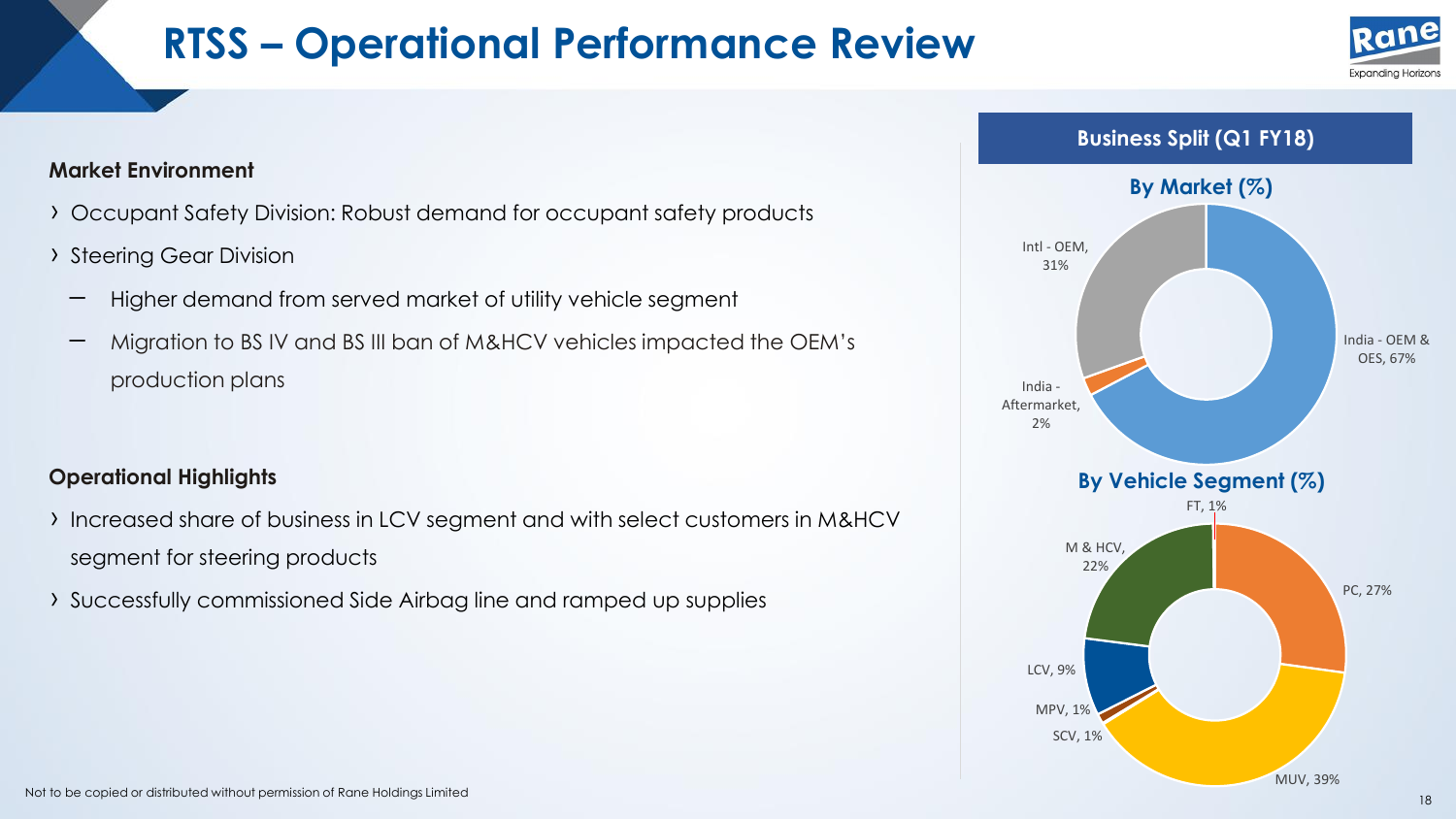# **RTSS – Financial Performance Review**





#### › **Net Sales increased by 25.7% to Rs 238.2 Cr in Q1 FY18 from Rs 189.5 Cr in Q1 FY17**

- Robust offtake in served programs and new business supplies of occupant safety products
- › **EBITDA increased by 26.0% to Rs 27.0 Cr in Q1 FY18 from Rs 21.5 Cr in Q1 FY17**
	- Sustained cost reduction measures aided in maintaining EBITDA margin
- › **PBT increased by 27.4% to Rs 17.4 Cr in Q1 FY18 from Rs 13.7 Cr in Q1 FY17**
	- Pursued various initiatives in treasury management to reduce the interest costs and improve the profitability margins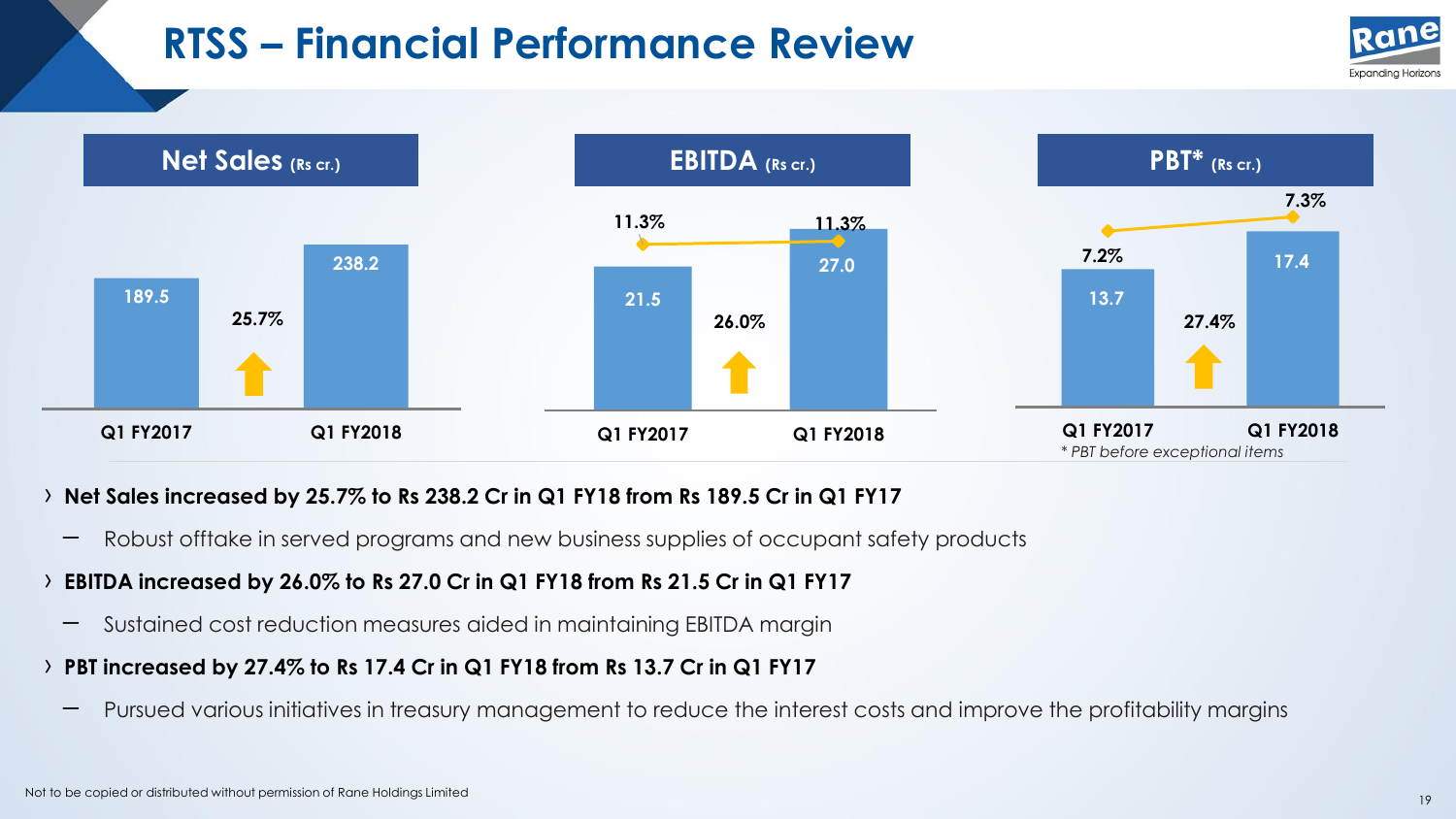

### **Rane NSK Steering Systems (RNSS)**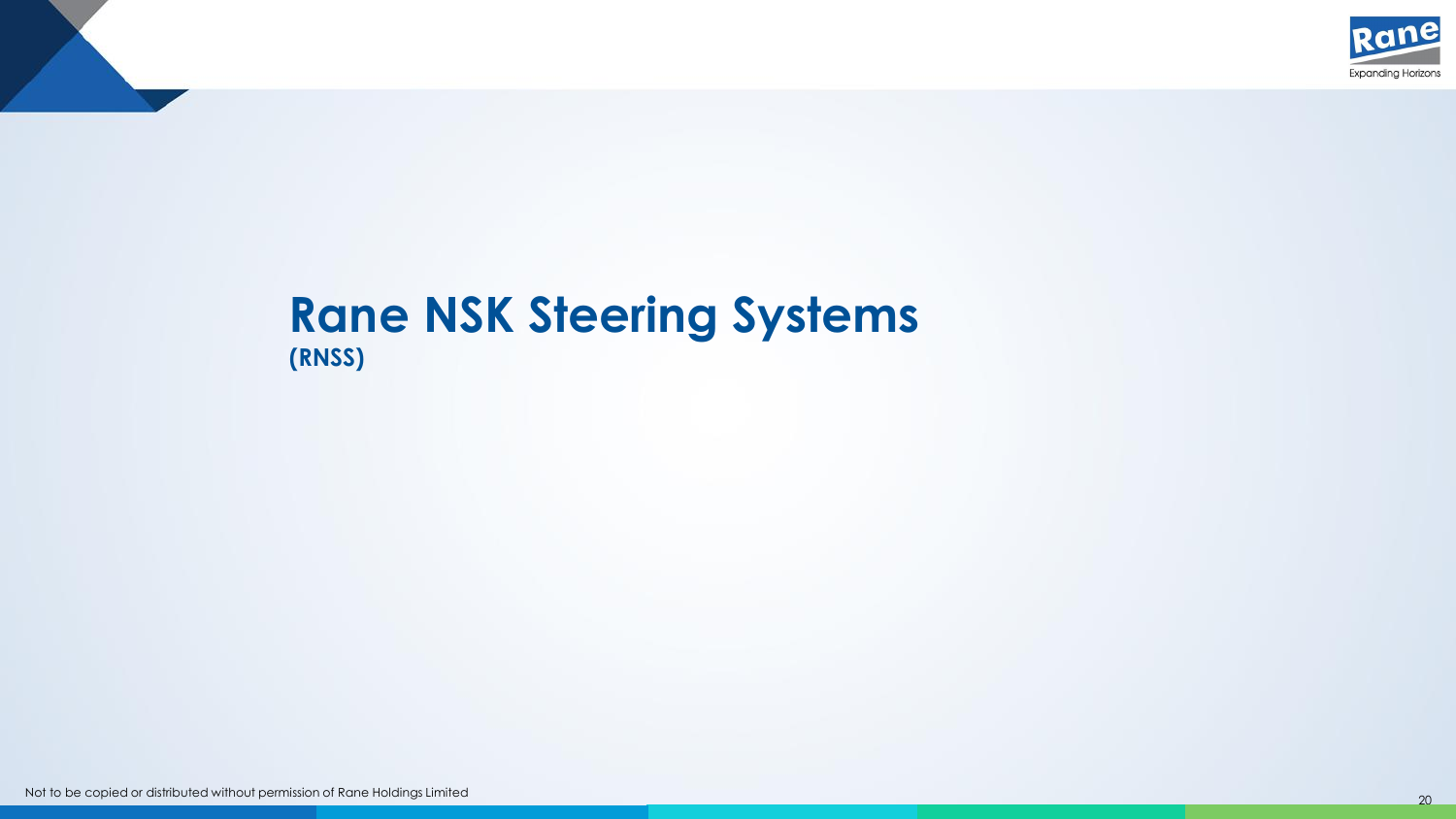# **RNSS – Operational Performance Review**



#### **Market Environment**

- › Higher PV volumes of EPS driven by increased off-take from served models
- › MSC business impacted by migration to BS IV and BS III ban on M&HCV vehicles

#### **Operational Highlights**

- › Built up additional capacity at Uttarkhand Plant for MSC operations as part of risk mitigation plan and to serve customers in Northern region
- › Continuous improvement in EPS testing and validation capability Column EPS system durability rig and Anechoic Chamber for noise validation installed

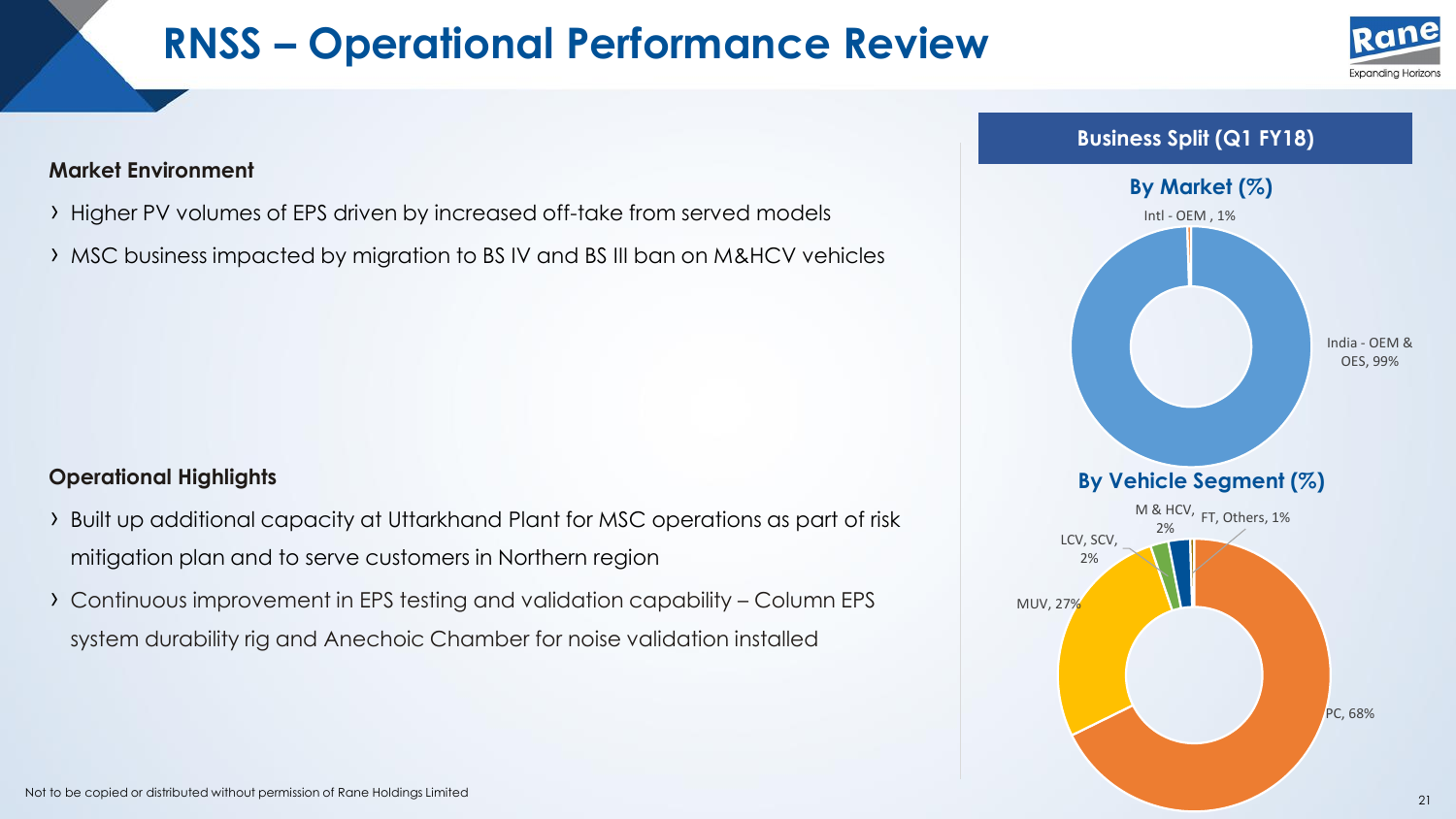# **RNSS – Financial Performance Review**





#### › **Net Sales increased by 29.0% to Rs 272.3 Cr in Q1 FY18 from Rs 211.1 Cr in Q1 FY17**

– Sales growth driven by higher demand form pass car and MUV segments

### › **EBITDA increased by 68.5% to Rs 40.3 Cr in Q1 FY18 from Rs 23.9 Cr in Q1 FY17**

- Better product mix and lower operational cost resulted in the improved margin performance
- › **PBT increased by 113.9% to Rs 28.2 Cr in Q1 FY18 from Rs 13.2 Cr in Q1 FY17**
	- Sourcing of lower interest bearing debts helped to improve PBT margin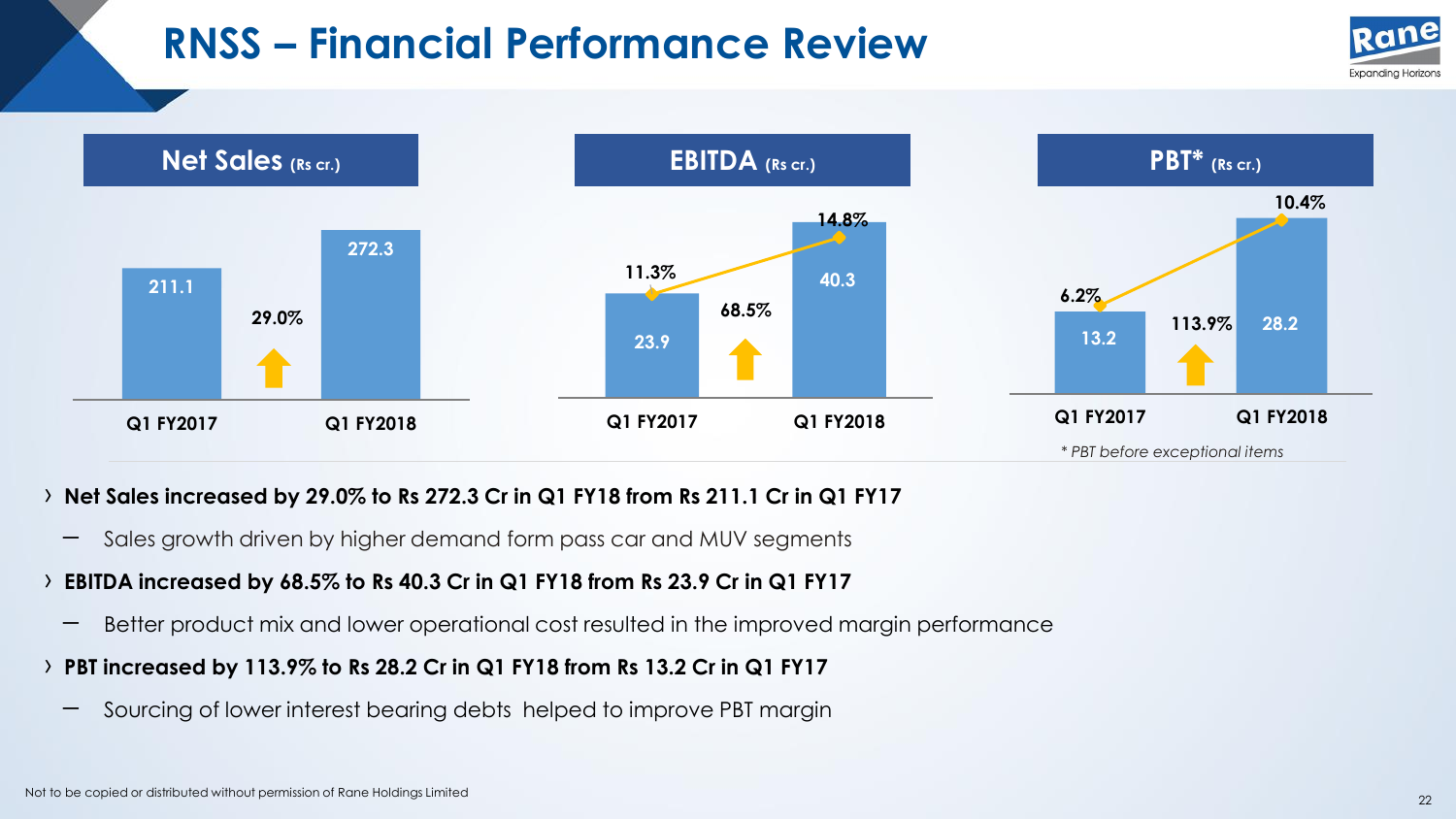### **Thank You**



#### **Rane Corporate Centre**

"Maithri" 132, Cathedral Road, Chennai - 600 086, India

www.ranegroup.com

For further information, please contact: [investorservices@ranegroup.com](mailto:investorservices@ranegroup.com) or [ankitgupta@christensenir.com](mailto:ankitgupta@christensenir.com)

 $\boldsymbol{\omega}$ 

Not to be copied or distributed without permission of Rane Holdings Limited <sup>23</sup>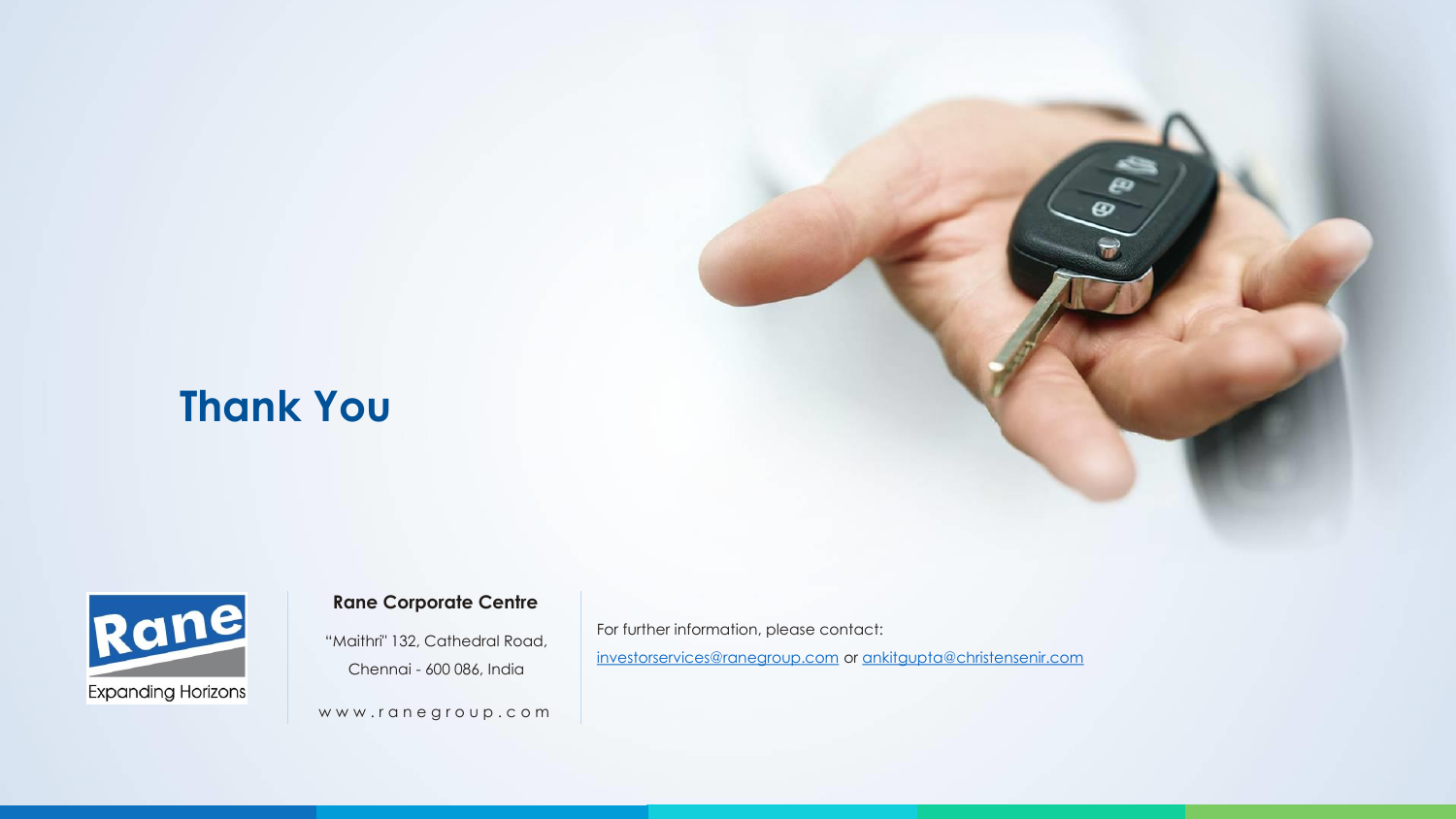

| <b>Abbreviation</b> | <b>Expansion</b>                                                 |
|---------------------|------------------------------------------------------------------|
| <b>BS</b>           | <b>Bharat Stage</b>                                              |
| <b>CV</b>           | Commercial Vehicles                                              |
| EPS                 | <b>Electric Power Steering</b>                                   |
| FT                  | Farm Tractors                                                    |
| <b>GST</b>          | Goods and Services Tax                                           |
| <b>HSU</b>          | <b>Hydrostatic Steering Unit</b>                                 |
| <b>LCV</b>          | Light Commercial Vehicles                                        |
| <b>MPV</b>          | Multi Purpose Vehicles                                           |
| <b>MSC</b>          | Manual Steering Column                                           |
| <b>MUV</b>          | <b>Multi Utility Vehicles</b>                                    |
| M&HCV               | Medium & Heavy Commercial Vehicles                               |
| <b>EBITDA</b>       | Earnings Before Interest, Tax and<br>Depreciation & Amortisation |

| <b>Abbreviation</b> | <b>Expansion</b>                          |
|---------------------|-------------------------------------------|
| <b>OE</b>           | Original Equipment                        |
| <b>OEM</b>          | Original Equipment Manufacturer           |
| <b>OES</b>          | Original Equipment Supplier               |
| <b>PBT</b>          | Profit Before Tax                         |
| <b>PC</b>           | Passenger Car                             |
| <b>PV</b>           | Passenger Vehicles                        |
| SCV                 | <b>Small Commercial Vehicles</b>          |
| <b>SE</b>           | <b>Stationary Engines</b>                 |
| <b>SIAM</b>         | Society of Indian Automobile Manufactures |
| 2W/3W               | Two Wheeler/Three Wheeler                 |